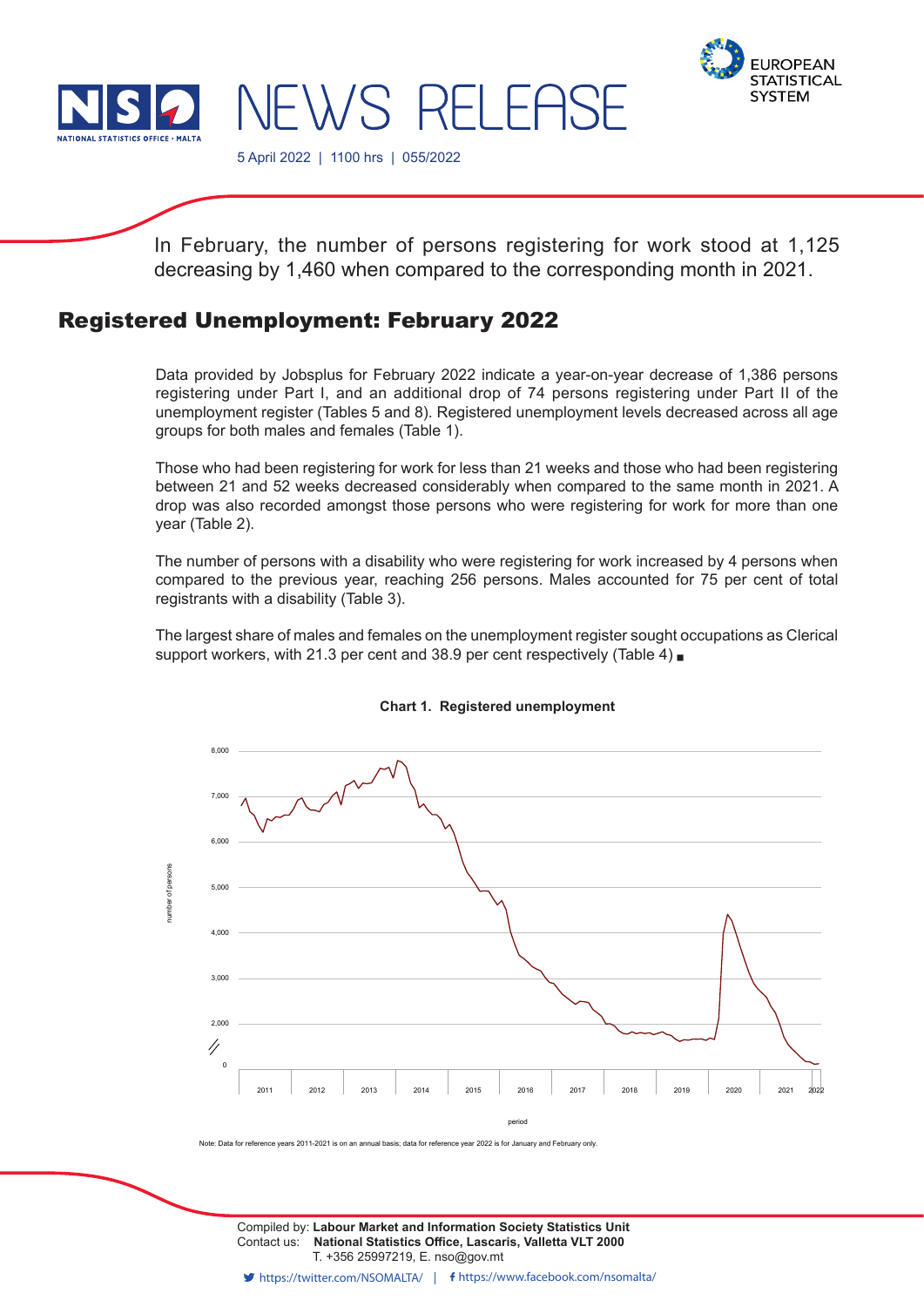| Age group    |              | Annual average 2020 |              |       | Annual average 2021 |              |              | January 2021   |              |       | January 2022   |              |       | February 2021  |              |       | February 2022  |       |
|--------------|--------------|---------------------|--------------|-------|---------------------|--------------|--------------|----------------|--------------|-------|----------------|--------------|-------|----------------|--------------|-------|----------------|-------|
| and sex      | <b>Malta</b> | Gozo                | <b>Total</b> | Malta | Gozo                | <b>Total</b> | <b>Malta</b> | Gozo           | <b>Total</b> | Malta | Gozo           | <b>Total</b> | Malta | Gozo           | <b>Total</b> | Malta | Gozo           | Total |
|              | 150          | 11                  | 161          | 102   | 13                  |              |              |                |              |       |                |              | 145   | 14             |              |       |                |       |
| Under 20     |              |                     |              |       |                     | 115          | 144          | 16             | 160          | 56    | 9              | 65           |       |                | 159          | 62    | 12             | 74    |
| Males        | 91           | $\overline{7}$      | 98           | 68    | 11                  | 79           | 100          | 14             | 114          | 40    | 6              | 46           | 103   | 12             | 115          | 45    | 9              | 54    |
| Females      | 59           | 4                   | 63           | 34    | 2                   | 36           | 44           | $\overline{2}$ | 46           | 16    | 3              | 19           | 42    | $\overline{2}$ | 44           | 17    | 3              | 20    |
| 20-24        | 299          | 31                  | 330          | 146   | 17                  | 163          | 213          | 34             | 247          | 103   | 18             | 121          | 209   | 20             | 229          | 109   | 17             | 126   |
| Males        | 183          | 20                  | 203          | 90    | 10                  | 100          | 134          | 19             | 153          | 64    | 14             | 78           | 131   | 11             | 142          | 76    | 13             | 89    |
| Females      | 116          | 11                  | 127          | 56    | $\overline{7}$      | 63           | 79           | 15             | 94           | 39    | $\overline{4}$ | 43           | 78    | 9              | 87           | 33    | $\overline{4}$ | 37    |
|              |              |                     |              |       |                     |              |              |                |              |       |                |              |       |                |              |       |                |       |
| 25-29        | 329          | 20                  | 349          | 125   | 11                  | 136          | 233          | 12             | 245          | 83    | $\overline{7}$ | 90           | 201   | 13             | 214          | 90    | 17             | 107   |
| Males        | 189          | 11                  | 200          | 80    | 8                   | 88           | 146          | 8              | 154          | 62    | $\overline{4}$ | 66           | 131   | 10             | 141          | 69    | 13             | 82    |
| Females      | 140          | 9                   | 149          | 45    | 3                   | 48           | 87           | $\overline{4}$ | 91           | 21    | $\mathbf{3}$   | 24           | 70    | 3              | 73           | 21    | $\overline{4}$ | 25    |
|              |              |                     |              |       |                     |              |              |                |              |       |                |              |       |                |              |       |                |       |
| 30-44        | 971          | 70                  | 1,041        | 509   | 44                  | 553          | 806          | 57             | 863          | 279   | 32             | 311          | 778   | 56             | 834          | 261   | 35             | 296   |
| Males        | 610          | 46                  | 656          | 347   | 30                  | 377          | 526          | 38             | 564          | 196   | 23             | 219          | 497   | 38             | 535          | 178   | 25             | 203   |
| Females      | 361          | 24                  | 385          | 162   | 14                  | 176          | 280          | 19             | 299          | 83    | 9              | 92           | 281   | 18             | 299          | 83    | 10             | 93    |
|              |              |                     |              |       |                     |              |              |                |              |       |                |              |       |                |              |       |                |       |
| 45 and over  | 1,190        | 89                  | 1,279        | 767   | 60                  | 827          | 1,087        | 73             | 1,160        | 488   | 42             | 530          | 1,066 | 83             | 1,149        | 477   | 45             | 522   |
| Males        | 785          | 48                  | 833          | 532   | 32                  | 564          | 724          | 36             | 760          | 361   | 19             | 380          | 714   | 43             | 757          | 343   | 22             | 365   |
| Females      | 405          | 41                  | 446          | 235   | 28                  | 263          | 363          | 37             | 400          | 127   | 23             | 150          | 352   | 40             | 392          | 134   | 23             | 157   |
|              |              |                     |              |       |                     |              |              |                |              |       |                |              |       |                |              |       |                |       |
| <b>Total</b> | 2,939        | 221                 | 3,160        | 1,649 | 145                 | 1,794        | 2,483        | 192            | 2,675        | 1,009 | 108            | 1,117        | 2,399 | 186            | 2,585        | 999   | 126            | 1,125 |
| Males        | 1,858        | 132                 | 1,990        | 1,117 | 91                  | 1,208        | 1,630        | 115            | 1,745        | 723   | 66             | 789          | 1,576 | 114            | 1,690        | 711   | 82             | 793   |
| Females      | 1,081        | 89                  | 1,170        | 532   | 54                  | 586          | 853          | 77             | 930          | 286   | 42             | 328          | 823   | 72             | 895          | 288   | 44             | 332   |
|              |              |                     |              |       |                     |              |              |                |              |       |                |              |       |                |              |       |                |       |

**Table 1. Persons registering for work under Part I and Part II of the unemployment register by period, region, age group and sex**

 $\sim$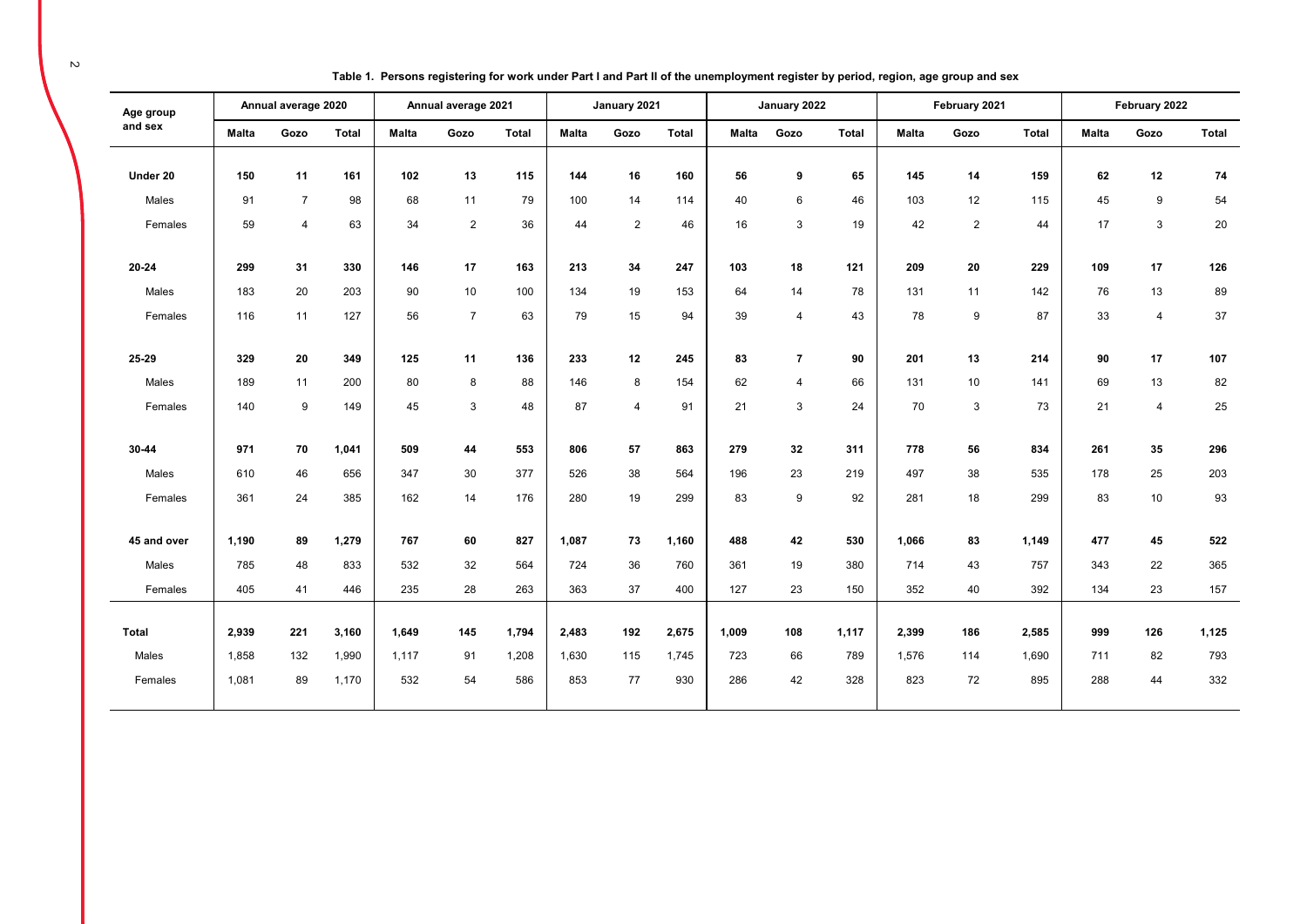| <b>Duration of</b>      | Annual average |       | January |       | February |       |
|-------------------------|----------------|-------|---------|-------|----------|-------|
| registration<br>and sex | 2020           | 2021  | 2021    | 2022  | 2021     | 2022  |
| Under 21 weeks          | 1,925          | 836   | 1,245   | 641   | 1,192    | 659   |
| Males                   | 1,144          | 546   | 783     | 448   | 746      | 451   |
| Females                 | 781            | 290   | 462     | 193   | 446      | 208   |
| 21 to 52 weeks          | 632            | 424   | 841     | 145   | 794      | 162   |
| Males                   | 405            | 276   | 528     | 106   | 501      | 124   |
| Females                 | 227            | 148   | 313     | 39    | 293      | 38    |
| Over 1 year             | 603            | 534   | 589     | 331   | 599      | 304   |
| Males                   | 441            | 386   | 434     | 235   | 443      | 218   |
| Females                 | 162            | 148   | 155     | 96    | 156      | 86    |
|                         |                |       |         |       |          |       |
| <b>Total</b>            | 3,160          | 1,794 | 2,675   | 1,117 | 2,585    | 1,125 |
| Males                   | 1,990          | 1,208 | 1,745   | 789   | 1,690    | 793   |
| Females                 | 1,170          | 586   | 930     | 328   | 895      | 332   |

## **Table 2. Persons registering for work under Part I and Part II of the unemployment register by period, duration of registration and sex**

**Table 3. Persons with a disability registering for work under Part I and Part II of the unemployment register by period, type of registration and sex**

|                                     |            |               | Annual average |               |            |                | January    |               |            |               | February   |               |
|-------------------------------------|------------|---------------|----------------|---------------|------------|----------------|------------|---------------|------------|---------------|------------|---------------|
| <b>Registration type</b><br>and sex |            | 2020          |                | 2021          |            | 2021           |            | 2022          |            | 2021          |            | 2022          |
|                                     | No.        | %             | No.            | %             | No.        | $\frac{9}{6}$  | No.        | $\frac{9}{6}$ | No.        | $\frac{9}{6}$ | No.        | $\%$          |
| Total (Part I)                      | 237        | 100.0         | 248            | 100.0         | 243        | 100.0          | 249        | 100.0         | 244        | 100.0         | 251        | 100.0         |
| Males                               | 165        | 69.6          | 180            | 72.6          | 174        | 71.6           | 184        | 73.9          | 176        | 72.1          | 187        | 74.5          |
| Females                             | 72         | 30.4          | 68             | 27.4          | 69         | 28.4           | 65         | 26.1          | 68         | 27.9          | 64         | 25.5          |
| <b>Total (Part II)</b>              | 13         | 100.0         | 10             | 100.0         | 8          | 100.0          | 4          | 100.0         | 8          | 100.0         | 5          | 100.0         |
| Males                               | 11         | 84.6          | 9              | 90.0          | 8          | 100.0          | 4          | 100.0         | 7          | 87.5          | 5          | 100.0         |
| Females                             | 2          | 15.4          | 1              | 10.0          | ۰          | $\blacksquare$ |            |               | 1          | 12.5          |            |               |
| Total (Parts I and II)<br>Males     | 250<br>176 | 100.0<br>70.4 | 258<br>189     | 100.0<br>73.3 | 251<br>182 | 100.0<br>72.5  | 253<br>188 | 100.0<br>74.3 | 252<br>183 | 100.0<br>72.6 | 256<br>192 | 100.0<br>75.0 |
| Females                             | 74         | 29.6          | 69             | 26.7          | 69         | 27.5           | 65         | 25.7          | 69         | 27.4          | 64         | 25.0          |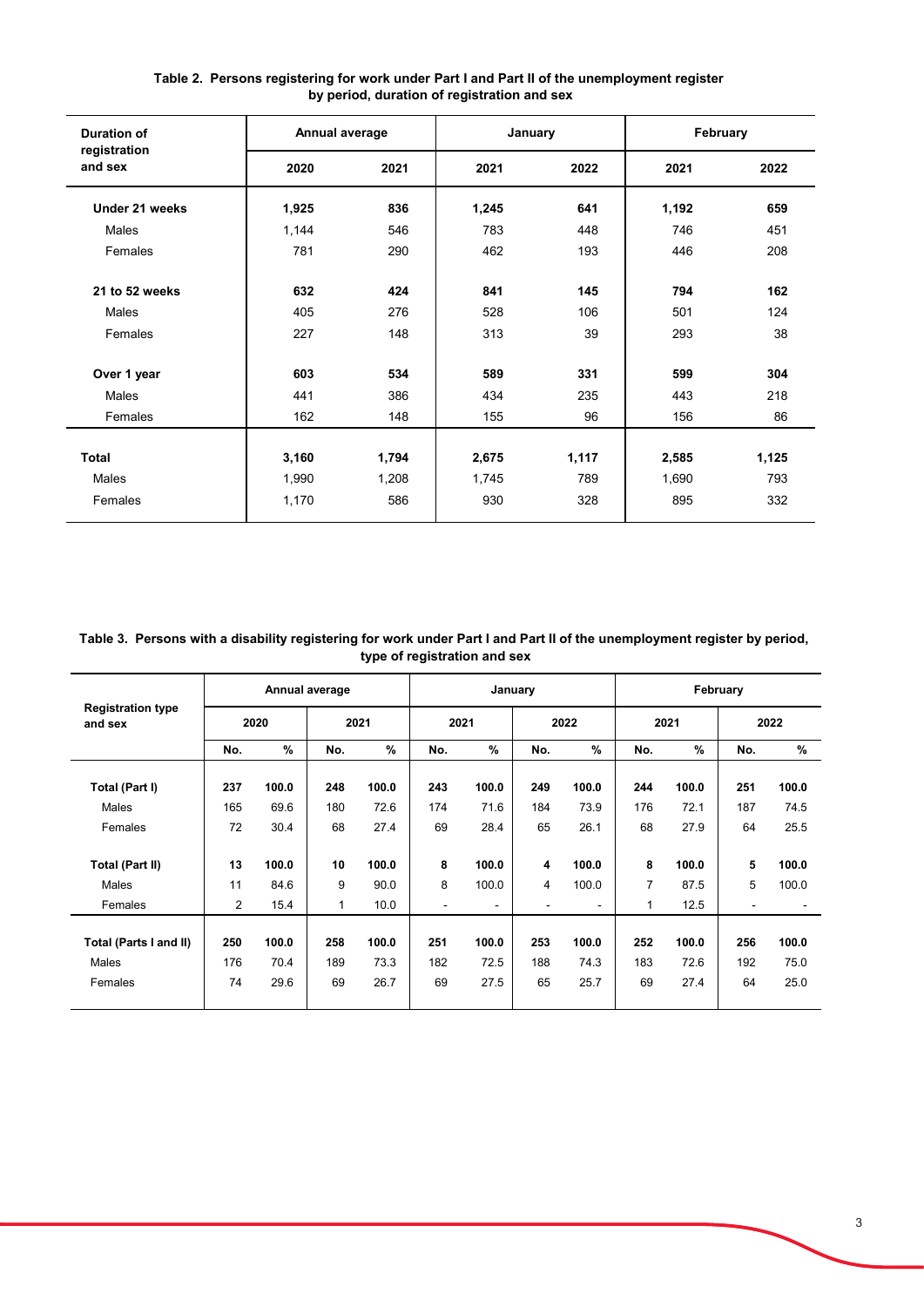**Table 4. Persons registering for work under Part I and Part II of the unemployment register by period, sex and main type of occupation sought** 

|                                                    |       |       | Annual average 2020 |       |       |       |              |               | January 2021   |       |       |       |              |       | February 2021 |                |       |       |
|----------------------------------------------------|-------|-------|---------------------|-------|-------|-------|--------------|---------------|----------------|-------|-------|-------|--------------|-------|---------------|----------------|-------|-------|
| Occupation (ISCO 08)                               | Males |       | Females             |       | Total |       | <b>Males</b> |               | Females        |       | Total |       | <b>Males</b> |       | Females       |                | Total |       |
|                                                    | No.   | $\%$  | No.                 | %     | No.   | %     | No.          | $\frac{9}{6}$ | No.            | %     | No.   | $\%$  | No.          | %     | No.           | $\%$           | No.   | %     |
| Managers                                           | 183   | 9.2   | 103                 | 8.8   | 286   | 9.1   | 173          | 9.9           | 80             | 8.6   | 253   | 9.5   | 159          | 9.4   | 78            | 8.7            | 237   | 9.2   |
| Professionals                                      | 212   | 10.7  | 93                  | 7.9   | 305   | 9.7   | 162          | 9.3           | 70             | 7.5   | 232   | 8.7   | 157          | 9.3   | 61            | 6.8            | 218   | 8.4   |
| Technicians and associate professionals            | 341   | 17.1  | 231                 | 19.7  | 572   | 18.1  | 318          | 18.2          | 181            | 19.5  | 499   | 18.7  | 309          | 18.3  | 176           | 19.7           | 485   | 18.8  |
| Clerical support workers                           | 410   | 20.6  | 418                 | 35.7  | 828   | 26.2  | 371          | 21.3          | 367            | 39.5  | 738   | 27.6  | 363          | 21.5  | 350           | 39.1           | 713   | 27.6  |
| Service and sales workers                          | 254   | 12.8  | 223                 | 19.1  | 477   | 15.1  | 238          | 13.6          | 166            | 17.8  | 404   | 15.1  | 215          | 12.7  | 170           | 19.0           | 385   | 14.9  |
| Skilled agricultural, forestry and fishery workers | 53    | 2.7   |                     | 0.1   | 54    | 1.7   | 54           | 3.1           |                | 0.1   | 55    | 2.1   | 52           | 3.1   | $\sim$        | $\overline{a}$ | 52    | 2.0   |
| Craft and related trades workers                   | 200   | 10.1  | 11                  | 0.9   | 211   | 6.7   | 152          | 8.7           | $\overline{ }$ | 0.8   | 159   | 5.9   | 157          | 9.3   | 10            | 1.1            | 167   | 6.5   |
| Plant and machine operators and assemblers         | 149   | 7.5   | 48                  | 4.1   | 197   | 6.2   | 131          | 7.5           | 37             | 4.0   | 168   | 6.3   | 128          | 7.6   | 34            | 3.8            | 162   | 6.3   |
| Elementary occupations                             | 188   | 9.4   | 42                  | 3.6   | 230   | 7.3   | 146          | 8.4           | 21             | 2.3   | 167   | 6.2   | 150          | 8.9   | 16            | 1.8            | 166   | 6.4   |
| Total                                              | 1,990 | 100.0 | 1,170               | 100.0 | 3,160 | 100.0 | 1,745        | 100.0         | 930            | 100.0 | 2,675 | 100.0 | 1,690        | 100.0 | 895           | 100.0          | 2,585 | 100.0 |

|                                                    |              |       | Annual average 2021 |                          |       |       |              |               | January 2022 |       |       |       |              |       | February 2022 |       |       |       |
|----------------------------------------------------|--------------|-------|---------------------|--------------------------|-------|-------|--------------|---------------|--------------|-------|-------|-------|--------------|-------|---------------|-------|-------|-------|
| Occupation (ISCO 08)                               | <b>Males</b> |       | <b>Females</b>      |                          | Total |       | <b>Males</b> |               | Females      |       | Total |       | <b>Males</b> |       | Females       |       | Total |       |
|                                                    | No.          | %     | No.                 | %                        | No.   | $\%$  | No.          | $\frac{9}{6}$ | No.          | $\%$  | No.   | %     | No.          | %     | No.           | %     | No.   | %     |
| Managers                                           | 104          | 8.6   | 43                  | 7.3                      | 147   | 8.2   | 61           | 7.7           | 26           | 7.9   | 87    | 7.8   | 56           | 7.1   | 26            | 7.8   | 82    | 7.3   |
| Professionals                                      | 111          | 9.2   | 40                  | 6.8                      | 151   | 8.4   | 86           | 10.9          | 35           | 10.7  | 121   | 10.8  | 69           | 8.7   | 34            | 10.2  | 103   | 9.2   |
| Technicians and associate professionals            | 222          | 18.4  | 107                 | 18.3                     | 329   | 18.3  | 127          | 16.1          | 59           | 18.0  | 186   | 16.7  | 144          | 18.2  | 55            | 16.6  | 199   | 17.7  |
| Clerical support workers                           | 263          | 21.8  | 242                 | 41.3                     | 505   | 28.1  | 157          | 19.9          | 128          | 39.0  | 285   | 25.5  | 169          | 21.3  | 129           | 38.9  | 298   | 26.5  |
| Service and sales workers                          | 158          | 13.1  | 112                 | 19.1                     | 270   | 15.1  | 106          | 13.4          | 55           | 16.8  | 161   | 14.4  | 100          | 12.6  | 60            | 18.1  | 160   | 14.2  |
| Skilled agricultural, forestry and fishery workers | 39           | 3.2   |                     | $\overline{\phantom{a}}$ | 39    | 2.2   | 25           | 3.2           |              | 0.3   | 26    | 2.3   | 24           | 3.0   |               | 0.3   | 25    | 2.2   |
| Craft and related trades workers                   | 111          | 9.2   | -                   | 1.2                      | 118   | 6.6   | 75           | 9.5           |              | 0.3   | 76    | 6.8   | 81           | 10.2  |               | 0.3   | 82    | 7.3   |
| Plant and machine operators and assemblers         | 90           | 7.5   | 23                  | 3.9                      | 113   | 6.3   | 64           | 8.1           | 14           | 4.3   | 78    | 7.0   | 56           | 7.1   | 13            | 3.9   | 69    | 6.1   |
| Elementary occupations                             | 110          | 9.1   | 12                  | 2.0                      | 122   | 6.8   | 88           | 11.2          | 9            | 2.7   | 97    | 8.7   | 94           | 11.9  | 13            | 3.9   | 107   | 9.5   |
| Total                                              | 1,208        | 100.0 | 586                 | 100.0                    | 1,794 | 100.0 | 789          | 100.0         | 328          | 100.0 | 1,117 | 100.0 | 793          | 100.0 | 332           | 100.0 | 1,125 | 100.0 |

Note: Percentage totals may not add up due to rounding.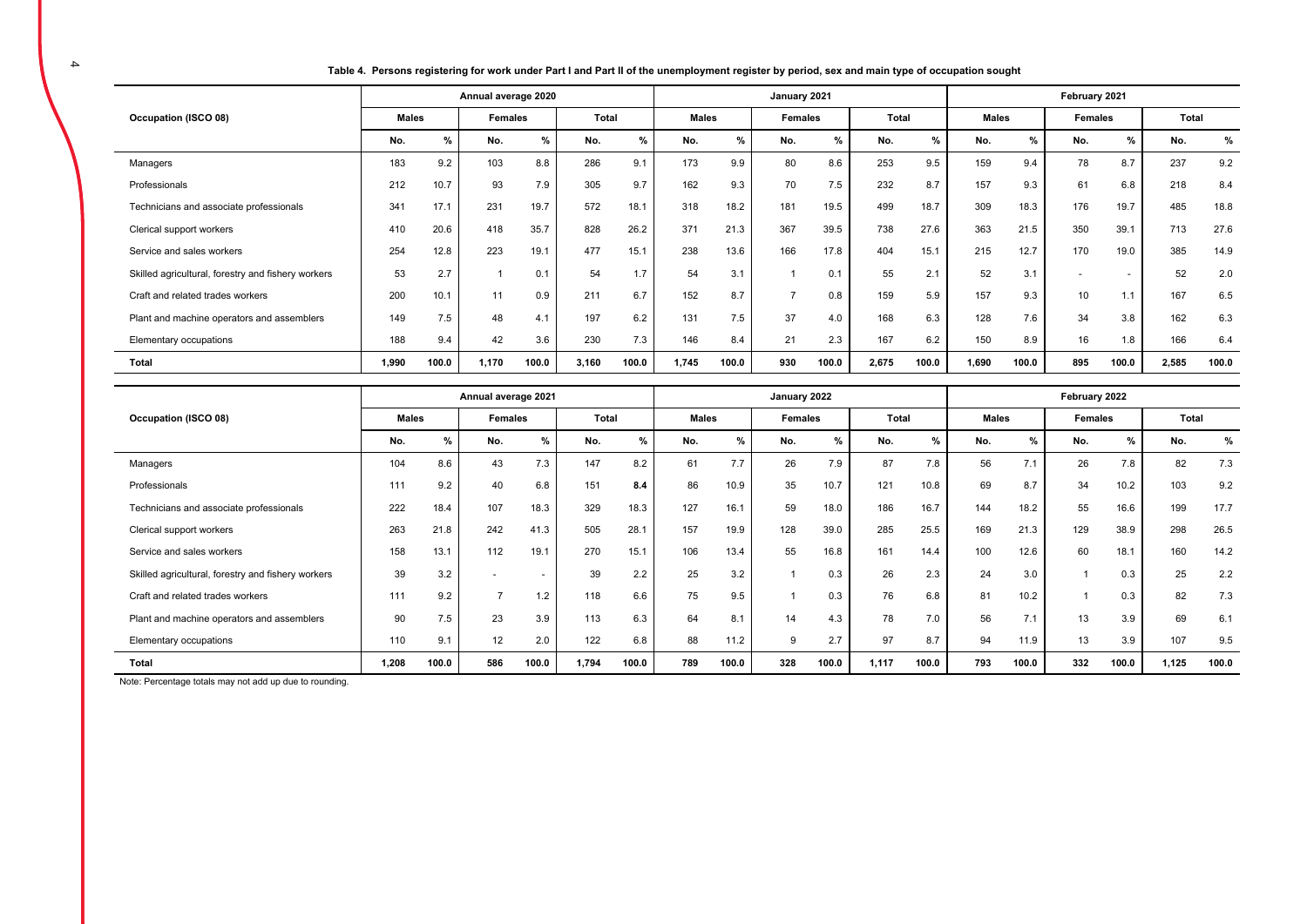| Age group    |              | Annual average 2020 |              |              | Annual average 2021 |              |              | January 2021   |              |              | January 2022   |       |              | February 2021  |              |       | February 2022  |              |
|--------------|--------------|---------------------|--------------|--------------|---------------------|--------------|--------------|----------------|--------------|--------------|----------------|-------|--------------|----------------|--------------|-------|----------------|--------------|
| and sex      | <b>Malta</b> | Gozo                | <b>Total</b> | <b>Malta</b> | Gozo                | <b>Total</b> | <b>Malta</b> | Gozo           | <b>Total</b> | <b>Malta</b> | Gozo           | Total | <b>Malta</b> | Gozo           | <b>Total</b> | Malta | Gozo           | <b>Total</b> |
| Under 20     | 139          | 11                  | 150          | 93           | 12                  | 105          | 132          | 14             | 146          | 50           | 9              | 59    | 133          | 13             | 146          | 52    | 10             | 62           |
| Males        | 85           | $\overline{7}$      | 92           | 61           | 10                  | 71           | 91           | 12             | 103          | 34           | 6              | 40    | 93           | 11             | 104          | 36    | 8              | 44           |
| Females      | 54           | $\overline{4}$      | 58           | 32           | $\overline{2}$      | 34           | 41           | $\overline{2}$ | 43           | 16           | 3              | 19    | 40           | $\overline{2}$ | 42           | 16    | $\overline{2}$ | 18           |
|              |              |                     |              |              |                     |              |              |                |              |              |                |       |              |                |              |       |                |              |
| 20-24        | 266          | 28                  | 294          | 127          | 16                  | 143          | 182          | 30             | 212          | 86           | 17             | 103   | 168          | 19             | 187          | 82    | 16             | 98           |
| Males        | 160          | 17                  | 177          | 77           | 9                   | 86           | 115          | 17             | 132          | 56           | 13             | 69    | 106          | 10             | 116          | 61    | 12             | 73           |
| Females      | 106          | 11                  | 117          | 50           | $\overline{7}$      | 57           | 67           | 13             | 80           | 30           | $\overline{4}$ | 34    | 62           | 9              | 71           | 21    | 4              | 25           |
|              |              |                     |              |              |                     |              |              |                |              |              |                |       |              |                |              |       |                |              |
| 25-29        | 293          | 18                  | 311          | 107          | 8                   | 115          | 202          | 10             | 212          | 67           | 5              | 72    | 172          | 11             | 183          | 71    | 13             | 84           |
| Males        | 166          | 10                  | 176          | 68           | 5                   | 73           | 127          | $\overline{7}$ | 134          | 49           | 3              | 52    | 111          | 8              | 119          | 53    | 10             | 63           |
| Females      | 127          | 8                   | 135          | 39           | 3                   | 42           | 75           | 3              | 78           | 18           | $\overline{2}$ | 20    | 61           | 3              | 64           | 18    | 3              | 21           |
|              |              |                     |              |              |                     |              |              |                |              |              |                |       |              |                |              |       |                |              |
| 30-44        | 873          | 65                  | 938          | 439          | 38                  | 477          | 718          | 53             | 771          | 223          | 27             | 250   | 686          | 48             | 734          | 203   | 30             | 233          |
| Males        | 544          | 43                  | 587          | 300          | 26                  | 326          | 469          | 35             | 504          | 159          | 19             | 178   | 446          | 32             | 478          | 141   | 22             | 163          |
| Females      | 329          | 22                  | 351          | 139          | 12                  | 151          | 249          | 18             | 267          | 64           | 8              | 72    | 240          | 16             | 256          | 62    | 8              | 70           |
| 45 and over  | 1,103        | 84                  | 1,187        | 703          | 58                  | 761          | 1,005        | 67             | 1,072        | 415          |                | 455   | 983          | 79             | 1,062        | 406   | 43             | 449          |
|              |              |                     |              |              |                     |              |              |                |              |              | 40             |       |              |                |              |       |                |              |
| Males        | 723          | 44                  | 767          | 484          | 31                  | 515          | 665          | 34             | 699          | 298          | 17             | 315   | 660          | 40             | 700          | 284   | 20             | 304          |
| Females      | 380          | 40                  | 420          | 219          | 27                  | 246          | 340          | 33             | 373          | 117          | 23             | 140   | 323          | 39             | 362          | 122   | 23             | 145          |
| <b>Total</b> | 2,674        | 206                 | 2,880        | 1,469        | 132                 | 1,601        | 2,239        | 174            | 2,413        | 841          | 98             | 939   | 2,142        | 170            | 2,312        | 814   | 112            | 926          |
| Males        | 1,678        | 121                 | 1,799        | 990          | 81                  | 1,071        | 1,467        | 105            | 1,572        | 596          | 58             | 654   | 1,416        | 101            | 1,517        | 575   | 72             | 647          |
| Females      | 996          | 85                  | 1,081        | 479          | 51                  | 530          | 772          | 69             | 841          | 245          | 40             | 285   | 726          | 69             | 795          | 239   | 40             | 279          |
|              |              |                     |              |              |                     |              |              |                |              |              |                |       |              |                |              |       |                |              |

### **Table 5. Persons registering for work under Part I of the unemployment register by period, region, age group and sex**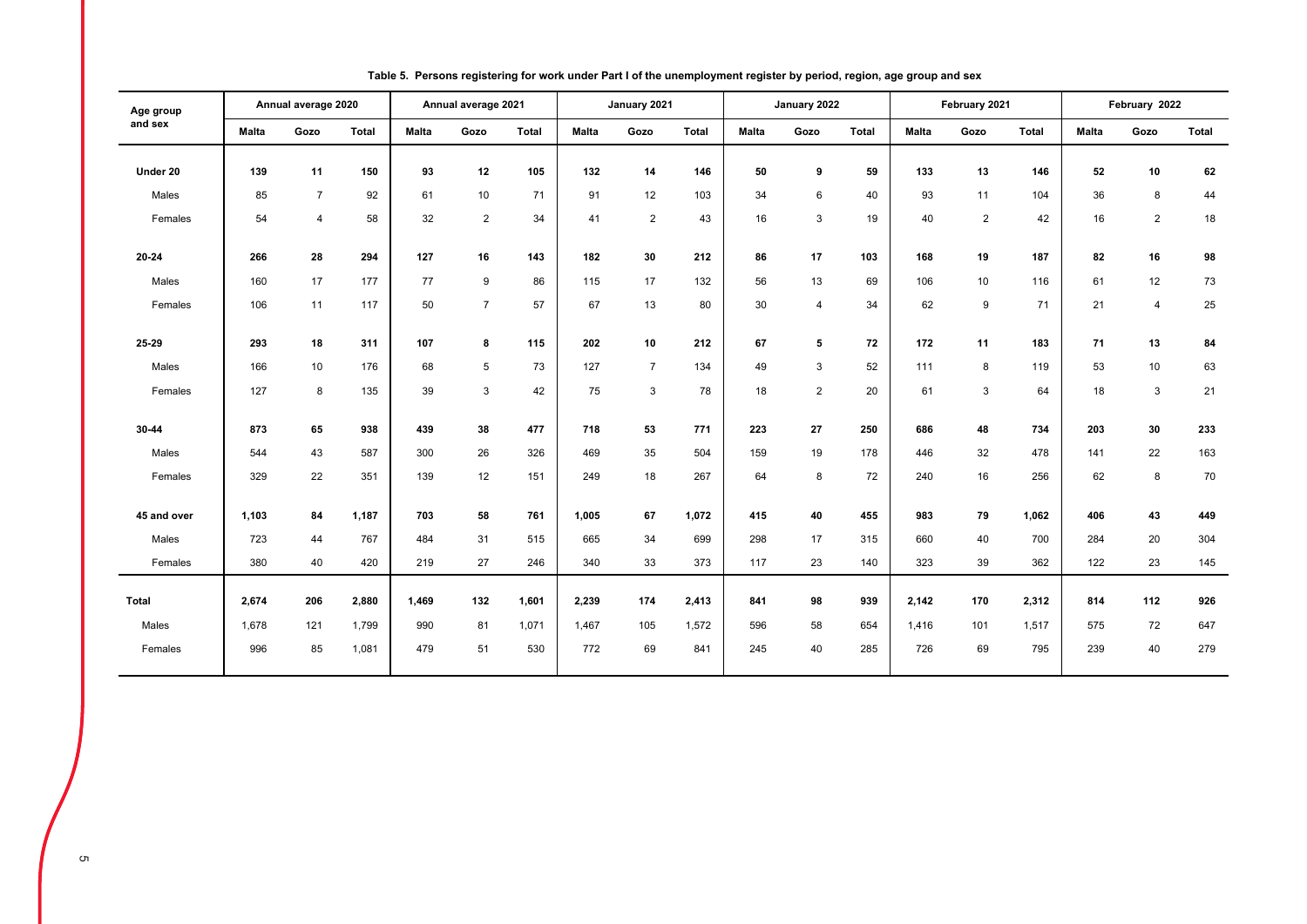| <b>Duration of</b>      |       | Annual average |       | January |       | February |
|-------------------------|-------|----------------|-------|---------|-------|----------|
| registration<br>and sex | 2020  | 2021           | 2021  | 2022    | 2021  | 2022     |
| Under 21 weeks          | 1,664 | 654            | 997   | 469     | 937   | 476      |
| Males                   | 967   | 417            | 617   | 318     | 583   | 317      |
| Females                 | 697   | 237            | 380   | 151     | 354   | 159      |
| 21 to 52 weeks          | 613   | 413            | 827   | 139     | 776   | 146      |
| Males                   | 391   | 268            | 521   | 101     | 491   | 112      |
| Females                 | 222   | 145            | 306   | 38      | 285   | 34       |
| Over 1 year             | 603   | 534            | 589   | 331     | 599   | 304      |
| Males                   | 441   | 386            | 434   | 235     | 443   | 218      |
| Females                 | 162   | 148            | 155   | 96      | 156   | 86       |
|                         |       |                |       |         |       |          |
| Total                   | 2,880 | 1,601          | 2,413 | 939     | 2,312 | 926      |
| Males                   | 1,799 | 1,071          | 1,572 | 654     | 1,517 | 647      |
| Females                 | 1,081 | 530            | 841   | 285     | 795   | 279      |
|                         |       |                |       |         |       |          |

#### **Table 6. Persons registering for work under Part I of the unemployment register by period, duration of registration and sex**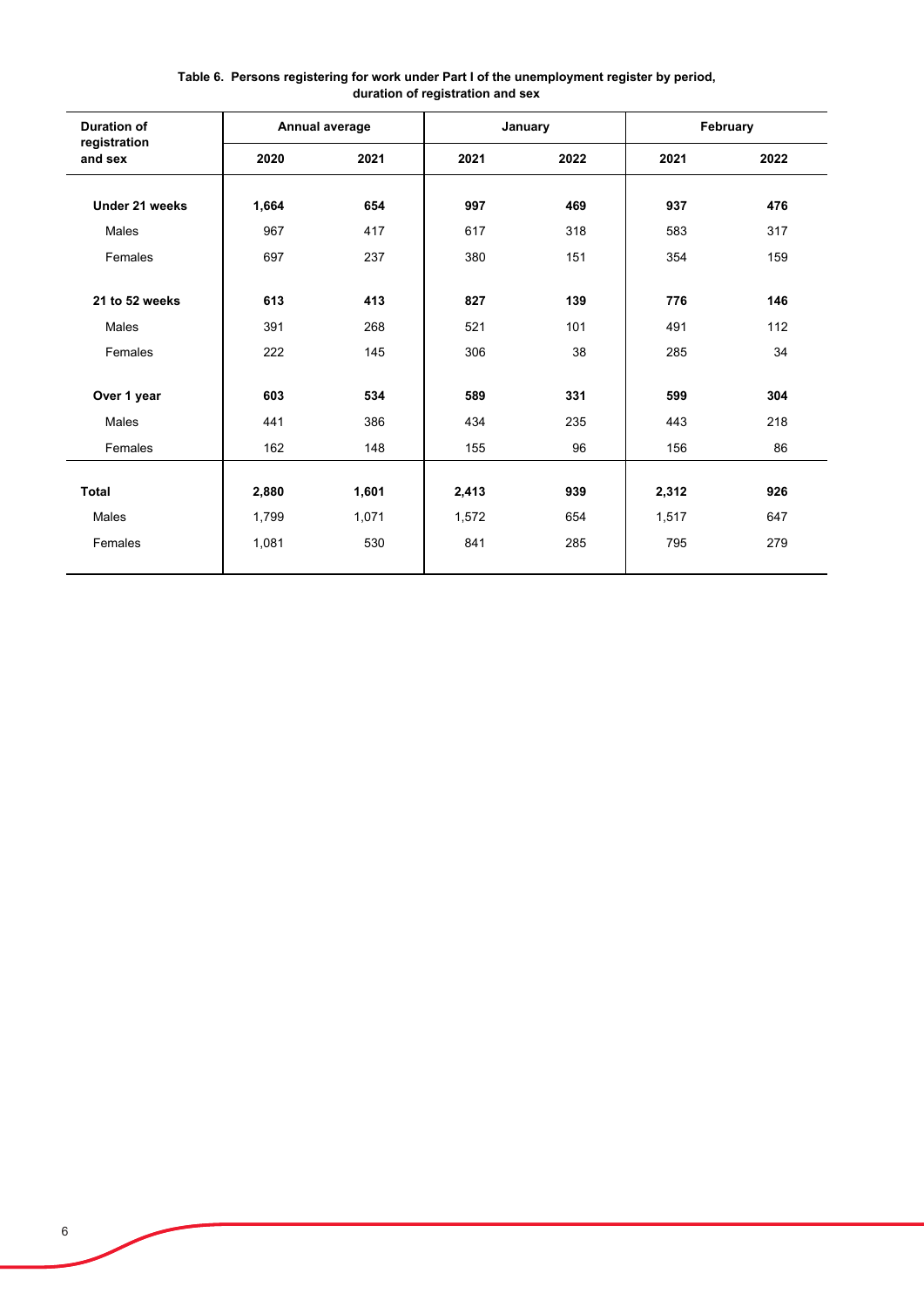|                                                    |              |       | Annual average 2020 |       |       |               |              |       | January 2021   |       |       |       |              |       | February 2021  |                          |       |       |
|----------------------------------------------------|--------------|-------|---------------------|-------|-------|---------------|--------------|-------|----------------|-------|-------|-------|--------------|-------|----------------|--------------------------|-------|-------|
| Occupation (ISCO 08)                               | <b>Males</b> |       | <b>Females</b>      |       | Total |               | <b>Males</b> |       | Females        |       | Total |       | <b>Males</b> |       | Females        |                          | Total |       |
|                                                    | No.          | %     | No.                 | $\%$  | No.   | $\frac{9}{6}$ | No.          | $\%$  | No.            | $\%$  | No.   | %     | No.          | $\%$  | No.            | %                        | No.   | %     |
| Managers                                           | 164          | 9.1   | 95                  | 8.8   | 259   | 9.0           | 146          | 9.3   | 71             | 8.4   | 217   | 9.0   | 143          | 9.4   | 70             | 8.8                      | 213   | 9.2   |
| Professionals                                      | 197          | 11.0  | 87                  | 8.0   | 284   | 9.9           | 150          | 9.5   | 63             | 7.5   | 213   | 8.8   | 146          | 9.6   | 56             | 7.0                      | 202   | 8.7   |
| Technicians and associate professionals            | 304          | 16.9  | 212                 | 19.6  | 516   | 17.9          | 287          | 18.3  | 168            | 20.0  | 455   | 18.9  | 278          | 18.3  | 157            | 19.7                     | 435   | 18.8  |
| Clerical support workers                           | 370          | 20.6  | 386                 | 35.7  | 756   | 26.3          | 327          | 20.8  | 327            | 38.9  | 654   | 27.1  | 318          | 21.0  | 310            | 39.0                     | 628   | 27.2  |
| Service and sales workers                          | 227          | 12.6  | 204                 | 18.9  | 431   | 15.0          | 218          | 13.9  | 151            | 18.0  | 369   | 15.3  | 198          | 13.1  | 148            | 18.6                     | 346   | 15.0  |
| Skilled agricultural, forestry and fishery workers | 48           | 2.7   |                     | 0.1   | 49    | 1.7           | 50           | 3.2   |                | 0.1   | 51    | 2.1   | 47           | 3.1   | $\overline{a}$ | $\overline{\phantom{a}}$ | 47    | 2.0   |
| Craft and related trades workers                   | 179          | 9.9   | 11                  | 1.0   | 190   | 6.6           | 135          | 8.6   | $\overline{ }$ | 0.8   | 142   | 5.9   | 128          | 8.4   | 9              | 1.1                      | 137   | 5.9   |
| Plant and machine operators and assemblers         | 138          | 7.7   | 46                  | 4.3   | 184   | 6.4           | 121          | 7.7   | 33             | 3.9   | 154   | 6.4   | 120          | 7.9   | 30             | 3.8                      | 150   | 6.5   |
| Elementary occupations                             | 172          | 9.6   | 39                  | 3.6   | 211   | 7.3           | 138          | 8.8   | 20             | 2.4   | 158   | 6.5   | 139          | 9.2   | 15             | 1.9                      | 154   | 6.7   |
| Total                                              | 1,799        | 100.0 | 1,081               | 100.0 | 2,880 | 100.0         | 1,572        | 100.0 | 841            | 100.0 | 2,413 | 100.0 | 1,517        | 100.0 | 795            | 100.0                    | 2,312 | 100.0 |

## **Table 7. Persons registering for work under Part I of the unemployment register by period, sex and main type of occupation sought**

|                                                    |              |               | Annual average 2021 |               |       |               |              |       | January 2022   |       |       |       |              |       | February 2022 |       |       |       |
|----------------------------------------------------|--------------|---------------|---------------------|---------------|-------|---------------|--------------|-------|----------------|-------|-------|-------|--------------|-------|---------------|-------|-------|-------|
| Occupation (ISCO 08)                               | <b>Males</b> |               | <b>Females</b>      |               | Total |               | <b>Males</b> |       | Females        |       | Total |       | <b>Males</b> |       | Females       |       | Total |       |
|                                                    | No.          | $\frac{9}{6}$ | No.                 | $\frac{9}{6}$ | No.   | $\frac{0}{0}$ | No.          | $\%$  | No.            | $\%$  | No.   | %     | No.          | %     | No.           | %     | No.   | %     |
| Managers                                           | 90           | 8.4           | 38                  | 7.2           | 128   | 8.0           | 50           | 7.6   | 22             | 7.7   | 72    | 7.7   | 47           | 7.3   | 19            | 6.8   | 66    | 7.1   |
| Professionals                                      | 101          | 9.4           | 36                  | 6.8           | 137   | 8.6           | 73           | 11.2  | 30             | 10.5  | 103   | 11.0  | 58           | 9.0   | 29            | 10.4  | 87    | 9.4   |
| Technicians and associate professionals            | 194          | 18.1          | 98                  | 18.5          | 292   | 18.2          | 103          | 15.7  | 53             | 18.6  | 156   | 16.6  | 113          | 17.5  | 47            | 16.8  | 160   | 17.3  |
| Clerical support workers                           | 230          | 21.5          | 219                 | 41.3          | 449   | 28.0          | 129          | 19.7  | 108            | 37.9  | 237   | 25.2  | 135          | 20.9  | 108           | 38.7  | 243   | 26.2  |
| Service and sales workers                          | 141          | 13.2          | 101                 | 19.1          | 242   | 15.1          | 93           | 14.2  | 49             | 17.2  | 142   | 15.1  | 80           | 12.4  | 50            | 17.9  | 130   | 14.0  |
| Skilled agricultural, forestry and fishery workers | 37           | 3.5           |                     |               | 37    | 2.3           | 24           | 3.7   |                | 0.4   | 25    | 2.7   | 23           | 3.6   |               | 0.4   | 24    | 2.6   |
| Craft and related trades workers                   | 97           | 9.1           | 6                   | 1.1           | 103   | 6.4           | 59           | 9.0   |                | 0.4   | 60    | 6.4   | 60           | 9.3   |               | 0.4   | 61    | 6.6   |
| Plant and machine operators and assemblers         | 81           | 7.6           | 21                  | 4.0           | 102   | 6.4           | 51           | 7.8   | 14             | 4.9   | 65    | 6.9   | 46           | 7.1   | 12            | 4.3   | 58    | 6.3   |
| Elementary occupations                             | 100          | 9.3           | 11                  | 2.1           | 111   | 6.9           | 72           | 11.0  | $\overline{ }$ | 2.5   | 79    | 8.4   | 85           | 13.1  | 12            | 4.3   | 97    | 10.5  |
| Total                                              | 1.071        | 100.0         | 530                 | 100.0         | 1.601 | 100.0         | 654          | 100.0 | 285            | 100.0 | 939   | 100.0 | 647          | 100.0 | 279           | 100.0 | 926   | 100.0 |

Note: Percentage totals may not add up due to rounding.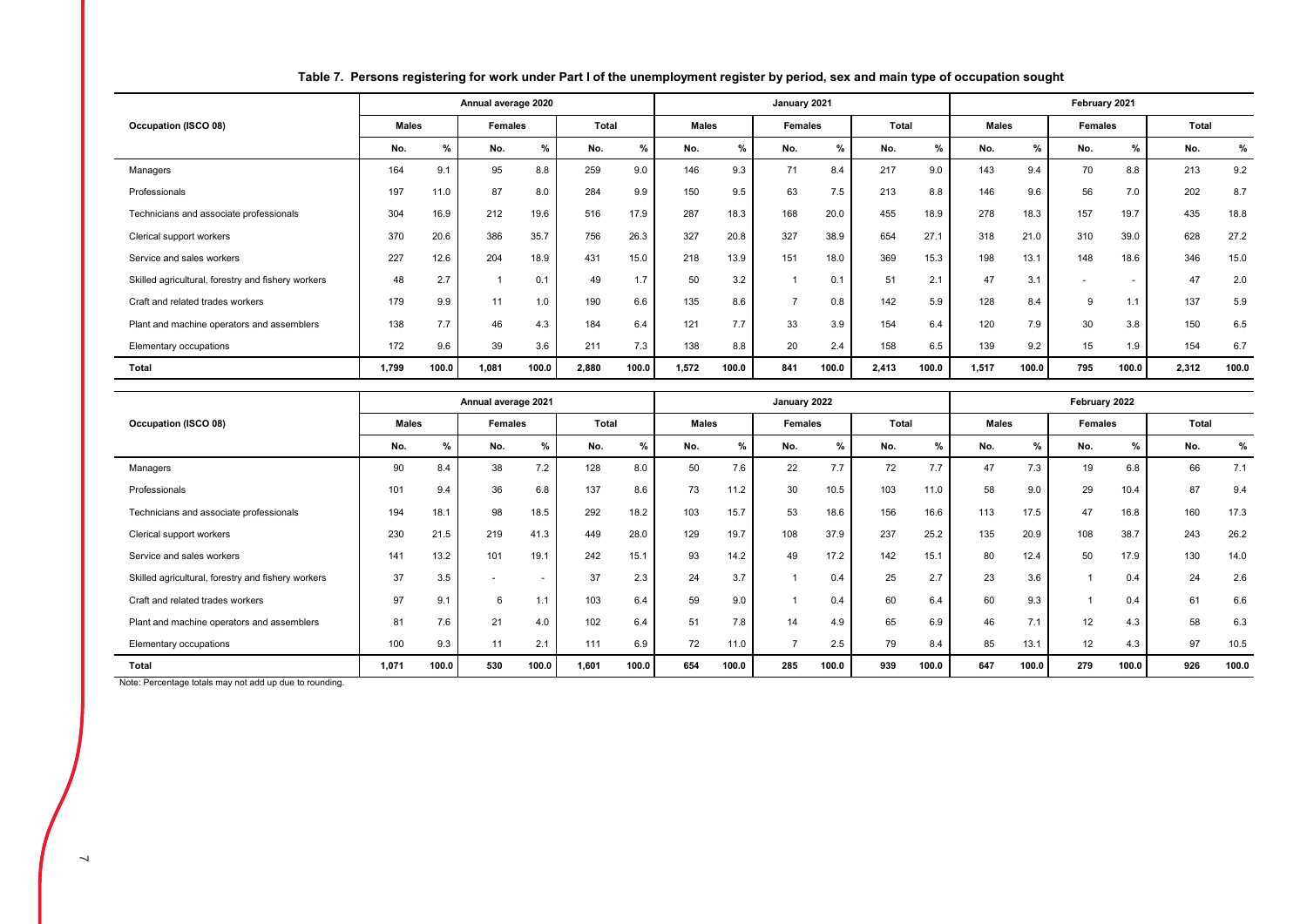| Age group    |              | Annual average 2020       |              |                | Annual average 2021     |                |              | January 2021            |              |              | January 2022   |                |                | February 2021  |                |              | February 2022  |              |
|--------------|--------------|---------------------------|--------------|----------------|-------------------------|----------------|--------------|-------------------------|--------------|--------------|----------------|----------------|----------------|----------------|----------------|--------------|----------------|--------------|
| and sex      | <b>Malta</b> | Gozo                      | <b>Total</b> | <b>Malta</b>   | Gozo                    | <b>Total</b>   | <b>Malta</b> | Gozo                    | <b>Total</b> | <b>Malta</b> | Gozo           | <b>Total</b>   | <b>Malta</b>   | Gozo           | <b>Total</b>   | <b>Malta</b> | Gozo           | <b>Total</b> |
| Under 20     | 11           | $\blacksquare$            | 11           | 9              | $\mathbf{1}$            | 10             | 12           | $\overline{c}$          | 14           | 6            |                | 6              | 12             | $\mathbf{1}$   | 13             | 10           | $\overline{2}$ | 12           |
| Males        | 6            | $\blacksquare$            | 6            | $\overline{7}$ | $\mathbf{1}$            | 8              | 9            | $\overline{2}$          | 11           | 6            |                | 6              | 10             | $\mathbf{1}$   | 11             | 9            | $\mathbf{1}$   | 10           |
| Females      | 5            | $\overline{\phantom{a}}$  | 5            | 2              | $\blacksquare$          | $\overline{2}$ | 3            | $\blacksquare$          | 3            |              |                | $\blacksquare$ | $\overline{2}$ | $\sim$         | $\overline{2}$ | $\mathbf{1}$ | $\mathbf{1}$   | $\sqrt{2}$   |
| $20 - 24$    | 33           | 3                         | 36           | 19             | $\mathbf{1}$            | 20             | 31           | 4                       | 35           | 17           | $\mathbf{1}$   | 18             | 41             | 1              | 42             | 27           | 1              | 28           |
| Males        | 23           | $\ensuremath{\mathsf{3}}$ | 26           | 13             | $\mathbf{1}$            | 14             | 19           | $\overline{c}$          | 21           | 8            | $\overline{1}$ | 9              | 25             | $\mathbf{1}$   | 26             | 15           | $\mathbf{1}$   | 16           |
| Females      | 10           | $\sim$                    | 10           | 6              | $\blacksquare$          | 6              | 12           | 2                       | 14           | 9            |                | 9              | 16             | $\sim$         | 16             | 12           | $\sim$         | 12           |
| 25-29        | 36           | $\mathbf 2$               | 38           | 18             | 3                       | 21             | 31           | $\overline{2}$          | 33           | 16           | $\overline{c}$ | 18             | 29             | $\mathbf{2}$   | 31             | 19           | 4              | 23           |
| Males        | 23           | $\mathbf{1}$              | 24           | 12             | 3                       | 15             | 19           | $\overline{1}$          | 20           | 13           | $\overline{1}$ | 14             | 20             | 2              | 22             | 16           | 3              | 19           |
| Females      | 13           | $\mathbf{1}$              | 14           | 6              | $\blacksquare$          | 6              | 12           | $\overline{1}$          | 13           | 3            | $\overline{1}$ | $\overline{4}$ | 9              | $\blacksquare$ | 9              | 3            | $\mathbf{1}$   | 4            |
| 30-44        | 98           | 5                         | 103          | 70             | 6                       | 76             | 88           | 4                       | 92           | 56           | 5              | 61             | 92             | 8              | 100            | 58           | 5              | 63           |
| Males        | 66           | 3                         | 69           | 47             | $\overline{4}$          | 51             | 57           | 3                       | 60           | 37           | 4              | 41             | 51             | 6              | 57             | 37           | 3              | 40           |
| Females      | 32           | $\overline{2}$            | 34           | 23             | $\overline{2}$          | 25             | 31           | $\overline{1}$          | 32           | 19           | $\mathbf{1}$   | 20             | 41             | 2              | 43             | 21           | $\overline{2}$ | 23           |
| 45 and over  | 87           | 5                         | 92           | 64             | $\overline{\mathbf{2}}$ | 66             | 82           | 6                       | 88           | 73           | $\mathbf{2}$   | 75             | 83             | 4              | 87             | 71           | $\mathbf{2}$   | 73           |
| Males        | 62           | 4                         | 66           | 48             | $\mathbf{1}$            | 49             | 59           | 2                       | 61           | 63           | $\overline{2}$ | 65             | 54             | 3              | 57             | 59           | $\overline{2}$ | 61           |
| Females      | 25           | $\mathbf{1}$              | 26           | 16             | $\mathbf{1}$            | 17             | 23           | $\overline{\mathbf{4}}$ | 27           | 10           | $\sim$         | 10             | 29             | $\mathbf{1}$   | 30             | 12           | $\blacksquare$ | $12$         |
| <b>Total</b> | 265          | 15                        | 280          | 180            | 13                      | 193            | 244          | 18                      | 262          | 168          | 10             | 178            | 257            | 16             | 273            | 185          | 14             | 199          |
| Males        | 180          | 11                        | 191          | 127            | 10                      | 137            | 163          | 10                      | 173          | 127          | 8              | 135            | 160            | 13             | 173            | 136          | $10$           | 146          |
| Females      | 85           | $\overline{4}$            | 89           | 53             | 3                       | 56             | 81           | 8                       | 89           | 41           | 2              | 43             | 97             | 3              | 100            | 49           | $\overline{4}$ | 53           |

**Table 8. Persons registering for work under Part II of the unemployment register by period, region, age group and sex**

 $\infty$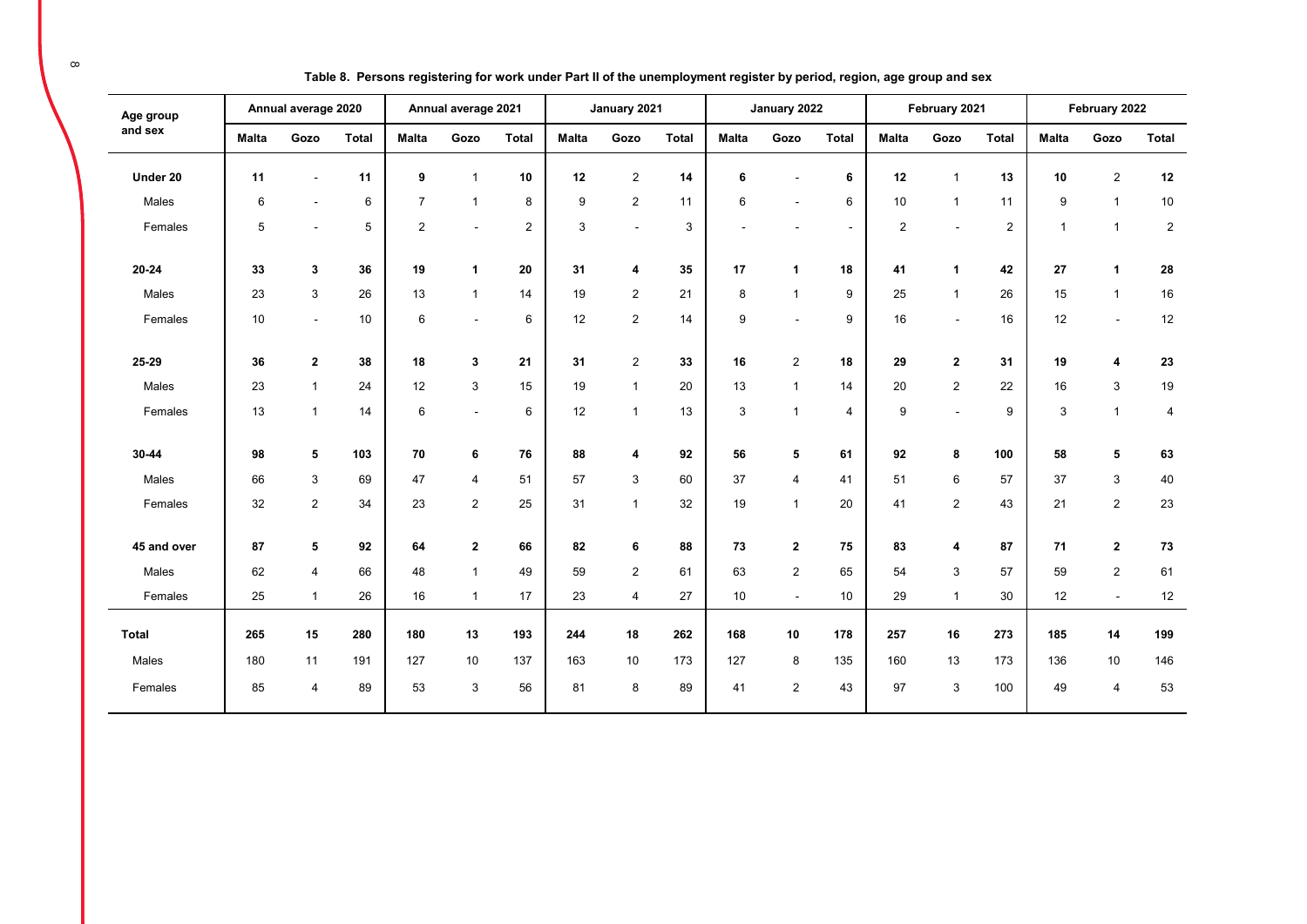| <b>Duration of</b>      | Annual average |      | January |      | February |                 |
|-------------------------|----------------|------|---------|------|----------|-----------------|
| registration<br>and sex | 2020           | 2021 | 2021    | 2022 | 2021     | 2022            |
| Under 21 weeks          | 261            | 182  | 248     | 172  | 255      | 183             |
| Males                   | 177            | 129  | 166     | 130  | 163      | 134             |
| Females                 | 84             | 53   | 82      | 42   | 92       | 49              |
| 21 to 52 weeks          | 19             | 11   | 14      | 6    | 18       | 16              |
| Males                   | 14             | 8    | 7       | 5    | 10       | 12 <sup>2</sup> |
| Females                 | 5              | 3    | 7       | 1    | 8        | 4               |
|                         |                |      |         |      |          |                 |
| <b>Total</b>            | 280            | 193  | 262     | 178  | 273      | 199             |
| <b>Males</b>            | 191            | 137  | 173     | 135  | 173      | 146             |
| Females                 | 89             | 56   | 89      | 43   | 100      | 53              |

**Table 9. Persons registering for work under Part II of the unemployment register by period, duration of registration and sex**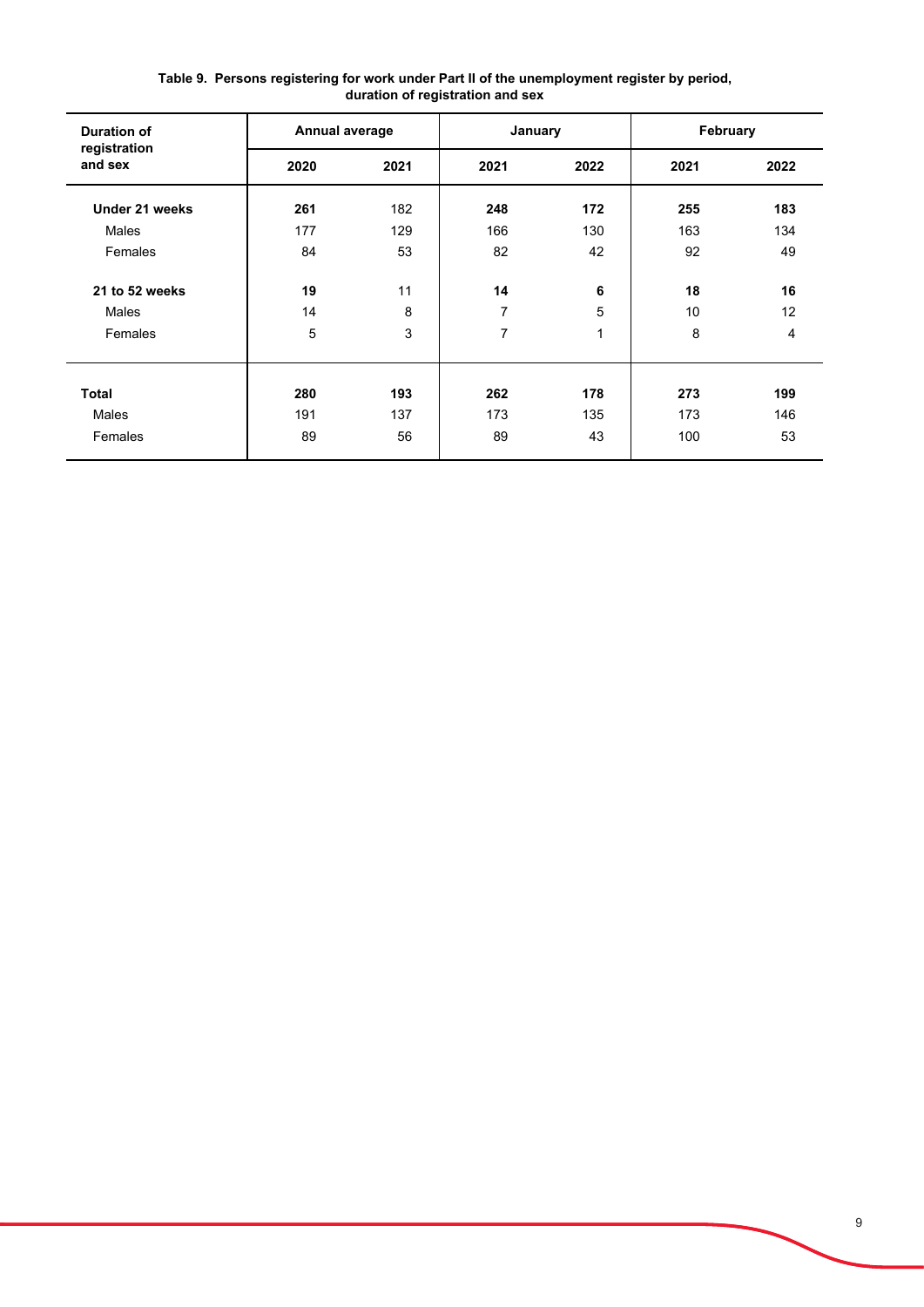**Table 10. Persons registering for work under Part II of the unemployment register by period, sex and main type of occupation sought** 

|                                                    |     |       |                          | Annual average 2020 |     |       |     |              | January 2021             |         |                        |       |              |              | February 2021       |         |       |       |
|----------------------------------------------------|-----|-------|--------------------------|---------------------|-----|-------|-----|--------------|--------------------------|---------|------------------------|-------|--------------|--------------|---------------------|---------|-------|-------|
| Occupation (ISCO 08)                               |     | Males | <b>Females</b>           |                     |     | Total |     | <b>Males</b> |                          | Females |                        | Total |              | <b>Males</b> |                     | Females | Total |       |
|                                                    | No. | %     | No.                      | %                   | No. | $\%$  | No. | %            | No.                      | %       | No.                    | %     | No.          | %            | No.                 | %       | No.   | $\%$  |
| Managers                                           | 19  | 9.9   | 8                        | 9.0                 | 27  | 9.6   | 27  | 15.6         | 9                        | 10.1    | 36                     | 13.7  | 16           | 9.2          | 8                   | 8.0     | 24    | 8.8   |
| Professionals                                      | 15  | 7.9   | 6                        | 6.7                 | 21  | 7.5   | 12  | 6.9          | $\rightarrow$            | 7.9     | 19                     | 7.3   | 11           | 6.4          | 5                   | 5.0     | 16    | 5.9   |
| Technicians and associate professionals            | 37  | 19.4  | 19                       | 21.3                | 56  | 20.0  | 31  | 17.9         | 13                       | 14.6    | 44                     | 16.8  | 31           | 17.9         | 19                  | 19.0    | 50    | 18.3  |
| Clerical support workers                           | 40  | 20.9  | 32                       | 36.0                | 72  | 25.7  | 44  | 25.4         | 40                       | 44.9    | 84                     | 32.1  | 45           | 26.0         | 40                  | 40.0    | 85    | 31.1  |
| Service and sales workers                          | 27  | 14.1  | 19                       | 21.3                | 46  | 16.4  | 20  | 11.6         | 15                       | 16.9    | 35                     | 13.4  | 17           | 9.8          | 22                  | 22.0    | 39    | 14.3  |
| Skilled agricultural, forestry and fishery workers | 5   | 2.6   | $\overline{\phantom{a}}$ | ۰.                  |     | 1.8   |     | 2.3          | $\overline{\phantom{a}}$ | $\sim$  | $\boldsymbol{\Lambda}$ | 1.5   |              | 2.9          |                     | $\sim$  |       | 1.8   |
| Craft and related trades workers                   | 21  | 11.0  | $\sim$                   | $\sim$              | 21  | 7.5   | 17  | 9.8          | $\overline{a}$           | $\sim$  | 17                     | 6.5   | 29           | 16.8         |                     |         | 30    | 11.0  |
| Plant and machine operators and assemblers         | 11  | 5.8   | $\overline{2}$           | 2.2                 | 13  | 4.6   | 10  | 5.8          | $\boldsymbol{\Delta}$    | 4.5     | 14                     | 5.3   | $\mathsf{R}$ | 4.6          | $\overline{\bf{4}}$ | 4.0     | 12    | 4.4   |
| Elementary occupations                             | 16  | 8.4   | 3                        | 3.4                 | 19  | 6.8   | 8   | 4.6          |                          | 1.1     | 9                      | 3.4   | 11           | 6.4          |                     | 1.0     | 12    | 4.4   |
| Total                                              | 191 | 100.0 | 89                       | 100.0               | 280 | 100.0 | 173 | 100.0        | 89                       | 100.0   | 262                    | 100.0 | 173          | 100.0        | 100                 | 100.0   | 273   | 100.0 |
|                                                    |     |       |                          |                     |     |       |     |              |                          |         |                        |       |              |              |                     |         |       |       |

|                                                    | Annual average 2021 |       |                |       |        |       | January 2022 |               |                          |                          |       |       | February 2022 |       |                 |               |       |       |
|----------------------------------------------------|---------------------|-------|----------------|-------|--------|-------|--------------|---------------|--------------------------|--------------------------|-------|-------|---------------|-------|-----------------|---------------|-------|-------|
| Occupation (ISCO 08)                               | <b>Males</b>        |       | Females        |       | Total  |       | <b>Males</b> |               | Females                  |                          | Total |       | Males         |       | Females         |               | Total |       |
|                                                    | No.                 | %     | No.            | $\%$  | No.    | $\%$  | No.          | $\frac{9}{6}$ | No.                      | %                        | No.   | $\%$  | No.           | %     | No.             | $\frac{9}{6}$ | No.   | %     |
| Managers                                           | 14                  | 10.2  | 5              | 8.9   | 19     | 9.8   | 11           | 8.1           |                          | 9.3                      | 15    | 8.4   | 9             | 6.2   |                 | 13.2          | 16    | 8.0   |
| Professionals                                      | 10                  | 7.3   |                | 7.1   | 14     | 7.3   | 13           | 9.6           | 5                        | 11.6                     | 18    | 10.1  | 11            | 7.5   |                 | 9.4           | 16    | 8.0   |
| Technicians and associate professionals            | 28                  | 20.4  |                | 16.1  | 37     | 19.2  | 24           | 17.8          | 6                        | 14.0                     | 30    | 16.9  | 31            | 21.2  |                 | 15.1          | 39    | 19.6  |
| Clerical support workers                           | 33                  | 24.1  | 23             | 41.1  | 56     | 29.0  | 28           | 20.7          | 20                       | 46.5                     | 48    | 27.0  | 34            | 23.3  | 21              | 39.6          | 55    | 27.6  |
| Service and sales workers                          | 17                  | 12.4  | 11             | 19.6  | 28     | 14.5  | 13           | 9.6           | 6                        | 14.0                     | 19    | 10.7  | 20            | 13.7  | 10 <sup>1</sup> | 18.9          | 30    | 15.1  |
| Skilled agricultural, forestry and fishery workers | 2                   | 1.5   |                |       | $\sim$ | 1.0   |              | 0.7           |                          | ۰                        |       | 0.6   |               | 0.7   |                 |               |       | 0.5   |
| Craft and related trades workers                   | 14                  | 10.2  |                | 1.8   | 15     | 7.8   | 16           | 11.9          | $\overline{\phantom{a}}$ | $\overline{\phantom{a}}$ | 16    | 9.0   | 21            | 14.4  | ۰               | . .           | 21    | 10.6  |
| Plant and machine operators and assemblers         | 9                   | 6.6   | $\overline{2}$ | 3.6   |        | 5.7   | 13           | 9.6           |                          | $\overline{\phantom{a}}$ | 13    | 7.3   | 10            | 6.8   |                 | 1.9           | 11    | 5.5   |
| Elementary occupations                             | 10                  | 7.3   |                | 1.8   | 11     | 5.7   | 16           | 11.9          | $\overline{2}$           | 4.7                      | 18    | 10.1  | 9             | 6.2   |                 | 1.9           | 10    | 5.0   |
| Total                                              | 137                 | 100.0 | 56             | 100.0 | 193    | 100.0 | 135          | 100.0         | 43                       | 100.0                    | 178   | 100.0 | 146           | 100.0 | 53              | 100.0         | 199   | 100.0 |

Note: Percentage totals may not add up due to rounding.

 $\overline{a}$